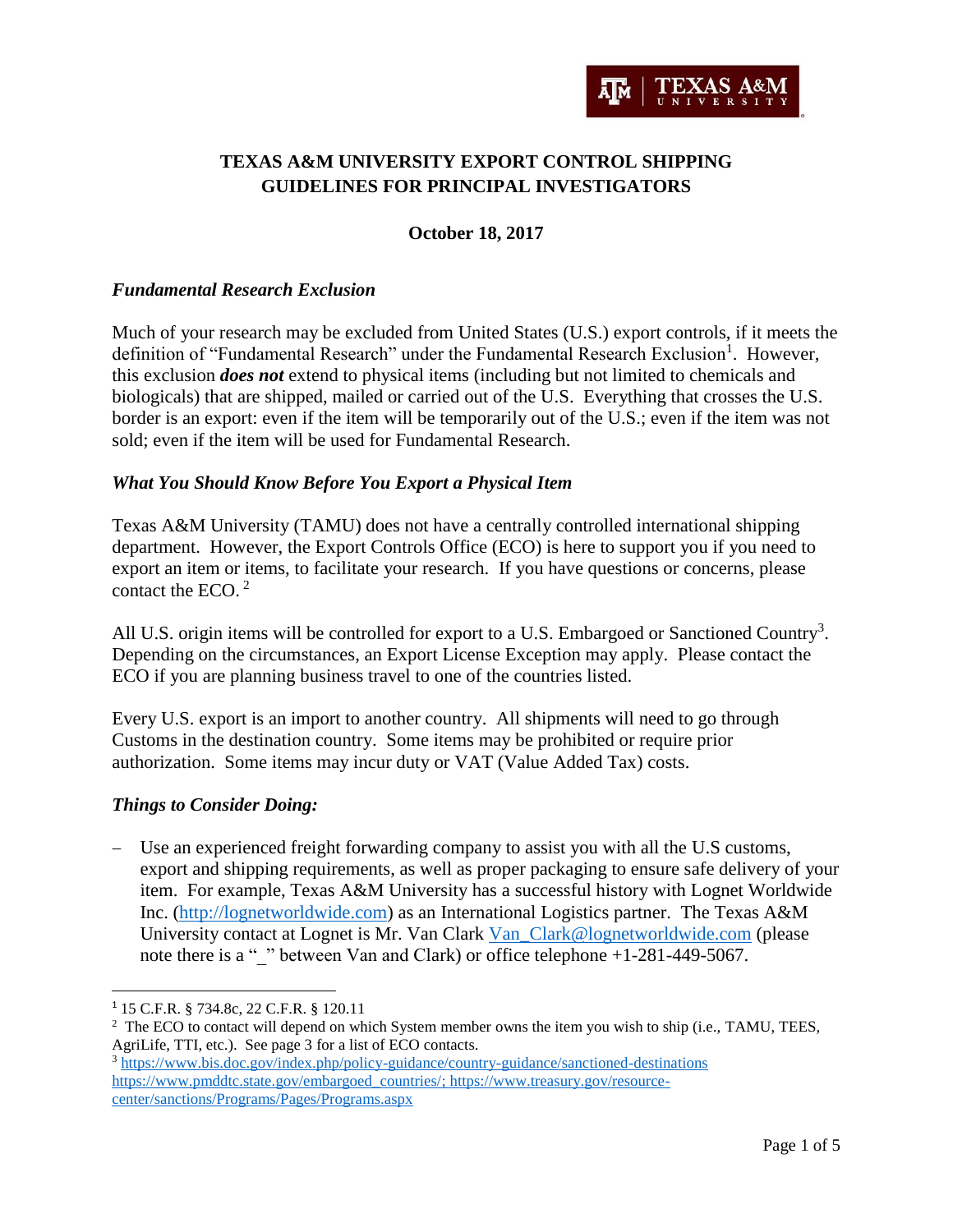- A freight forwarder/broker can help with documentation. Remember the shipper of record ("Principal Party of Interest" or PPI) is responsible for what the documentation says. The forwarder may not have the familiarity with the item to determine the correct Export Control Classification Number (ECCN) or tariff code, and value. Errors can lead to delays, expense and/or legal issues.
- Shipments of export controlled items must be entered into the U.S. Census Bureau's Automated Export System (AES). If you are using a freight forwarder/broker, you must ask for a copy of the AES/EEI filing and maintain a copy of your records for five years. Please contact the ECO for assistance before shipping anything that is export controlled.
- Alternately, work with the vendor or manufacturer of the item to be exported and request that they ship the item(s) internationally, on your behalf. They should be very familiar with the U.S. export control requirements, as these requirements relate to their product(s).

If business needs dictate that you cannot use either of the above options, please contact the ECO for support. To avoid unnecessary delays in your research or other activity, please contact the ECO as soon as you reasonably believe that you may have an export concern. Depending on the complexity of the item(s) and if perhaps an Export License is needed, the process could take six weeks or longer to complete.

# *Why the U.S Government Regulates Exports and What is Subject to These Regulations*

The U.S. government controls certain items from export for various reasons, such as national security, nuclear non-proliferation, regional stability, etc. For some examples of the types of items that may be export controlled, please see Attachment A. This list *is not* an exhaustive list. Items not listed may still be export controlled. Please contact the ECO if you think you might have an export controlled item.

## **Resources and Useful Links**

*Texas A&M University Export Control Compliance Program Manual*  <https://vpr.tamu.edu/resources/export-controls/export-control-manual/view>

*TAMU Hazardous Material Shipping* https://ehsd.tamu.edu/Pages/HazMatShipping.aspx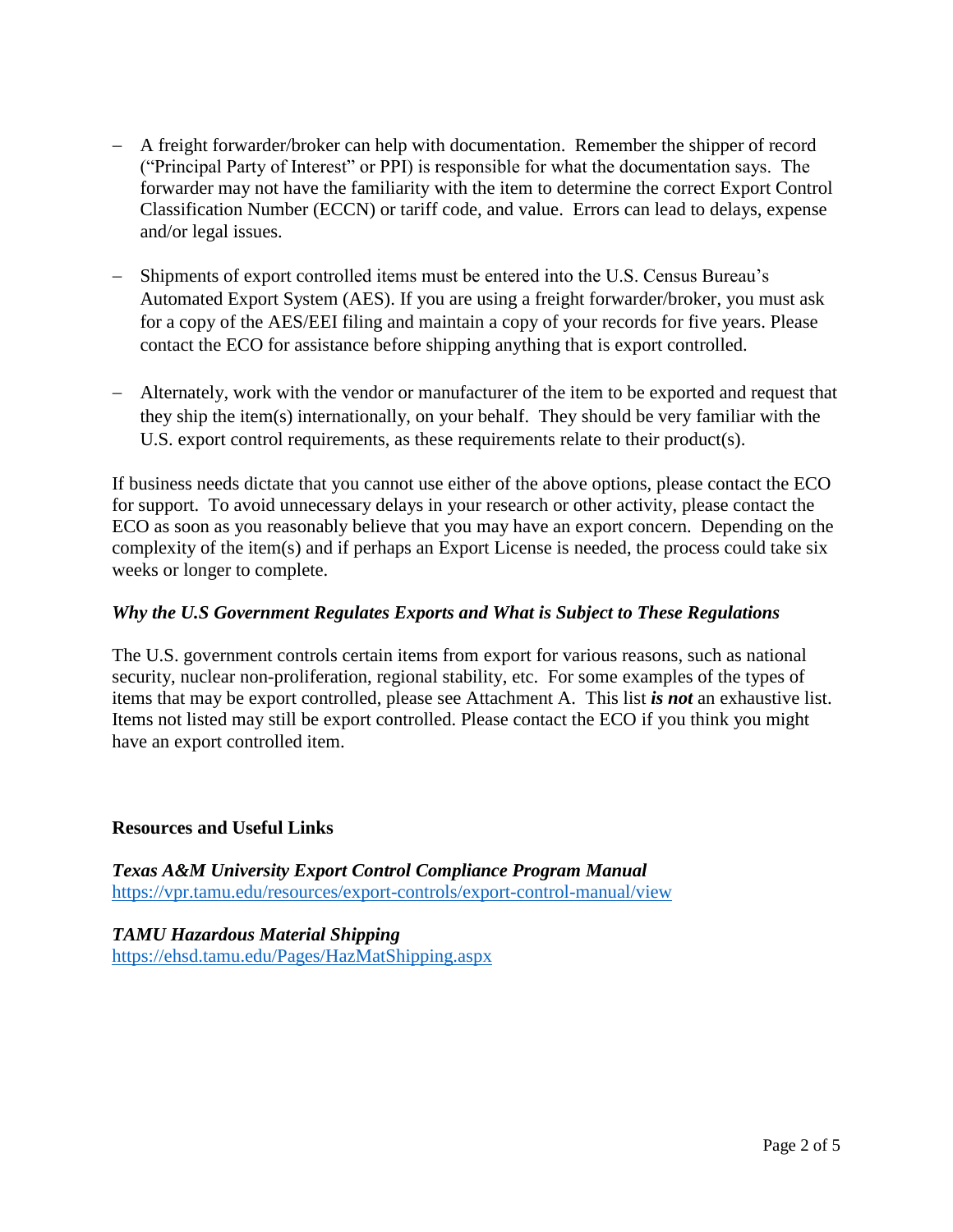## **Export Control Offices:**

## **Texas A&M University:**

<http://vpr.tamu.edu/resources/export-controls> Email: [exportcontrols@tamu.edu](mailto:exportcontrols@tamu.edu) Phone – 979-862-6419

## **Texas A&M AgriLife:**

<https://agrilifeas.tamu.edu/risk-compliance/export-controls/> Email: [risk-compliance@ag.tamu.edu](mailto:risk-compliance@ag.tamu.edu) Phone – 979-845-7879.

# **Texas A&M Engineering Experiment Station:**

<http://tees.tamu.edu/researchcompliance/export-controls/> Email: [researchcompliance@tees.tamus.edu](mailto:researchcompliance@tees.tamus.edu) Phone 979-458-7474 or 979-458-2586

## **Texas A&M Transportation Institute**:

<https://my.tti.tamu.edu/compliance/export-controls/> Email: [B-Carranza@tti.tamu.edu](mailto:B-Carranza@tti.tamu.edu) Phone – 979-845-3206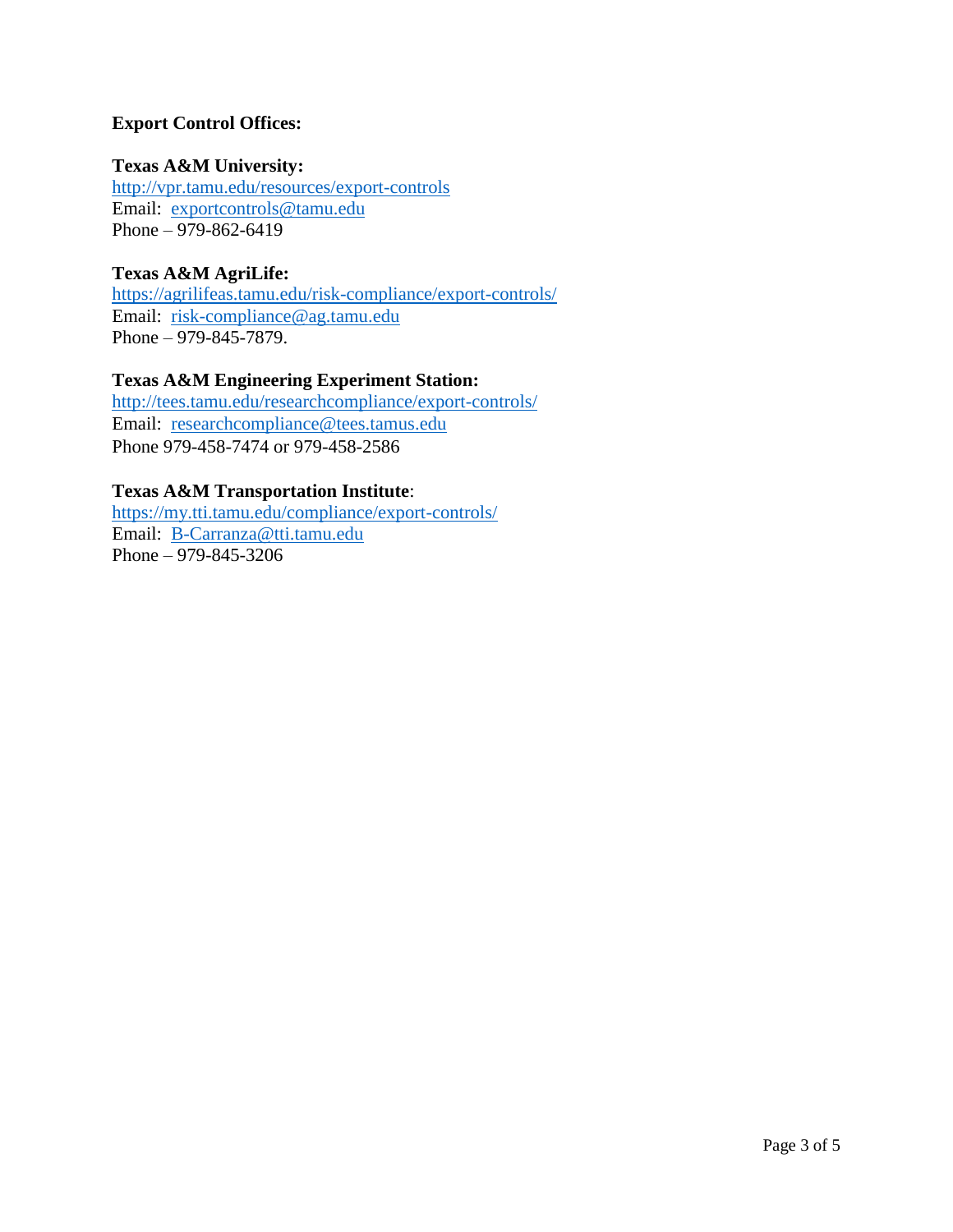

## **ATTACHMENT A**

## **EXAMPLE LIST OF EXPORT CONTROLLED ITEMS BY COLLEGE**

The following list illustrates, by example, the types of export controlled items commonly found in college research laboratories and for which Principal Investigators should identify/request classification. This list is not intended to be a comprehensive list of all possible export controlled items for all colleges, nor is it intended to be exclusive to the colleges listed. This list is intended to be used as a tool.

### **College of Agriculture and Life Sciences**

- Infrared or thermal cameras
- Biologicals (i.e., E. coli, Brucella, etc.)
- Vaccines and Vaccine candidates
- Sensors
- Ground Penetrating Radars
- Proprietary Items
- Geospatial Software

### **College of Engineering**

- Measuring and sensing devices
- Gas movement and filtering devices
- Precision tooling, positioning and balancing instruments
- Optical and photonic components (including sensors, infrared and focal plane array detectors)
- Oscilloscopes; spectrometers; fermenters
- Nuclear/radioactive transport or shielding equipment
- Class 3 and 4 lasers, and related precision beam equipment
- Semiconductor substrate and etching development equipment and processes
- Fiber optic cable development equipment
- Unmanned aerial vehicles (drones)
- Inertial navigation systems and related instruments
- Remotely operated vehicles (ROVs) (Ground, Air, or Sea)
- Radiation monitors
- Biological agents
- Night vision goggles, infrared cameras, high speed cameras
- Gravimeters
- Equipment on loan from federal sponsors
- Military-band communications systems or GPS
- DOD funded military electronics